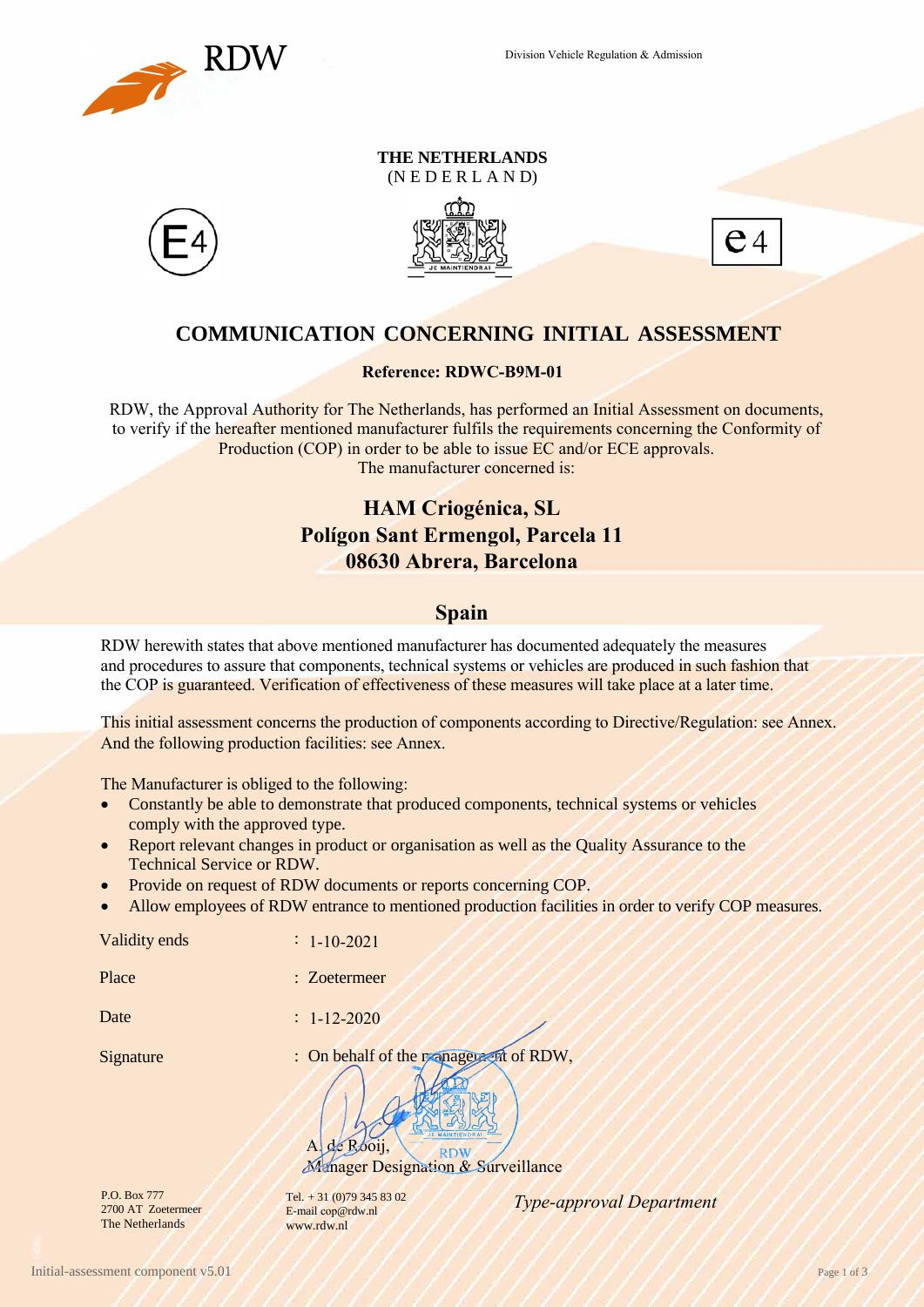

### ANNEX

| Manufacturer's name      | : HAM Criogénica, SL |
|--------------------------|----------------------|
| Manufacturer's WMI code  |                      |
| C-Plus manufacturer code | $\cdot$ R9M          |

Plants/Sites:

1. : HAM Criogénica, SL Polígon Sant Ermengol, Parcela 11 08630 Abrera, Barcelona Spain

Name and address of the manufacturer's representative (if any)

**RDW** 

:

- Areas assessed : As covered by Regulation (EU) 2018/858 as last amended.
- Documents examined : Company quality manual, procedures and site control plans
	- concerning the mentioned separate directives and/or regulations.